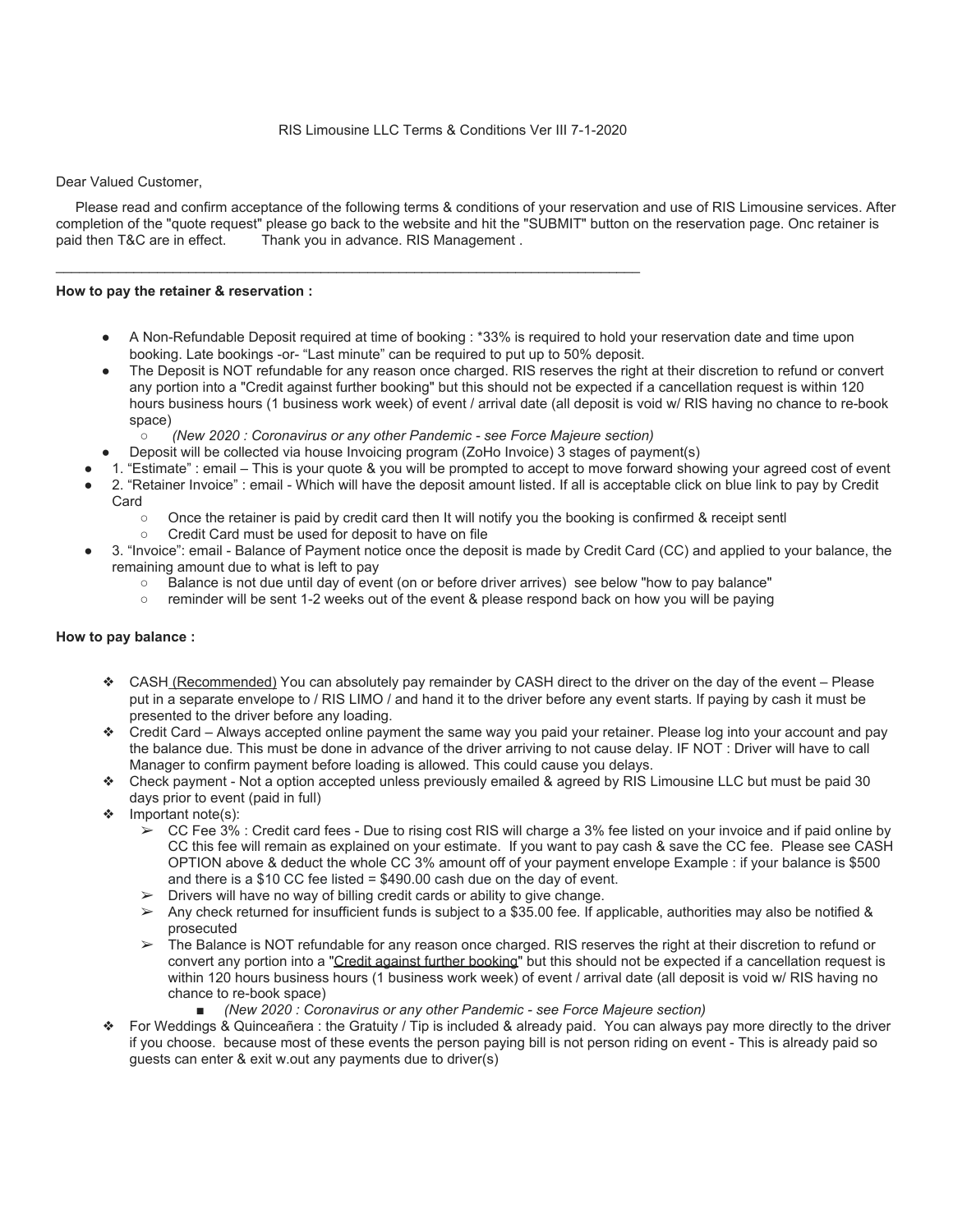- ❖ For all other events : Your gratuity / Tip to driver was NOT included in balance and you are expected to pay this direct to driver, 20% is normal/ min 15%
	- $\triangleright$  those failing to pay without reason will be billed (see damages explanation below)

### **Charge backs on ANY Credit Card transaction :**

- If any charges at any time are disputed and "charged back" causing RIS to not be paid this is to serve notice that RIS Attorney will seek a lawsuit. You will be liable for all unpaid charges and all Attorney fees.
- Once STRIPE Our credit card company informs us that there is a pending dispute, We will dispute the charge back & contact our attorney. This will serve as notice that RIS will add on @ 3% daily + all attorney fees for any monies being held in CC dispute. this could take up to 6 months to resolve & then a lawsuit will be filed.

### **Damages &/or Overtime not agreed to or failed Gratuity / Tip amount :**

We want you to have fun but all we ask is be respectful of property & drivers. Extra Charges: No one wants extra charges. RIS expects everything to go as normal but in case things do go wrong expect the following charged and billed to you. the renter of any vehicle is ultimately held liable for payment(s) below anyone they allow into a rented vehicle. (no different than a hotel room or rent-a-car)

- any of these offenses below are termination of event w/ RIS Limousine : Once notified & paid we will cease operations of vehicles & leave
- Your Credit Card on file : will be billed any and ALL extra charges that incurred after job (unless cash is given to driver directly before leaving vehicle)
- You must pay all damages BEFORE the event / driving is over -- Manual CC process for immediate billing /or/ RIS driver will take you to a ATM for cash
- OT (overtime) = billed @ 30 min segments (x) your hourly rate any & all time after your agreed stop time as per listed on original email quote
- ● \$250.00 flat fee = NO SMOKING (or Vaping) of any kind at any time your ride can be terminated after payment & smoking / vaping continues
- \$350.00 flat fee = Any cleanup of vomit or human waste or fluids of any kind your ride could be terminated if intoxicated or waste was not due to car sickness
- \$500.00 flat fee = Any damage to speakers or stereo in any Limousine due to excessive volume &/or Bass sounds. (also see general repairs for damage)
- \$10.00 flat fee = Any broken, chipped or stolen glassware (that is NOT Plastic/disposable)
- ● \* General repairs / seat repairs or Misc. items broken = Billed at Cost + Labor + Any Missed Jobs (due to the damage caused to RIS Property) = **COST BILLED TO YOU** as Invoiced to RIS for any Damage to Limousine itself example: windows or lights etc. *(anything not listed above may fall under "general Repairs & then billed Cost + +)*
- **Notice** : **IMPORTANT** many of these items may only be found after the driver has left & arrival back at RIS garage on inspection. You will be contacted & sent an invoice adding on all charges that apply. Any disputes will be handled by RIS Management but once you are made aware the cost becomes your BILL to PAY - or a Lawsuit will be filed at your cost.

# **Expected Behavior:**

- any of these offenses below are termination of event w/ RIS Limousine : Once notified & you are asked to exit vehicles we will cease operations & leave
	- If any of the below occur then the Police (911) will be called & Job will be Canceled at that time. You will be left at that site w/ police
- No fighting or Violent Behavior towards anyone in or out of the vehicle including driver.
- No Illegal Drugs of any kind are permitted.
- No weapons permitted at any time unless you are law enforcement or approved by RIS before the job.
- No harassing (verbal or physical) towards the driver especially when they are driving